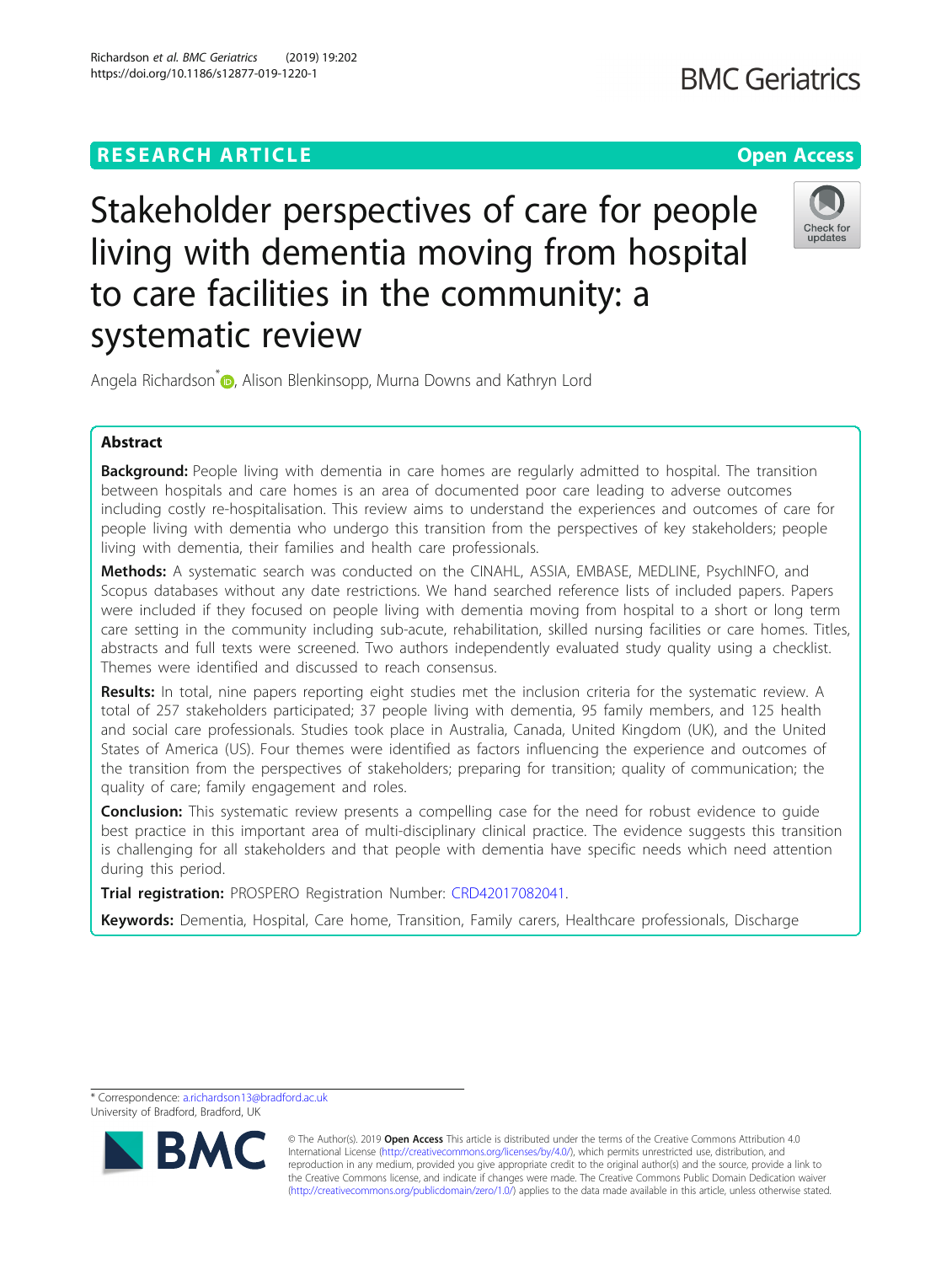## Background

People living with dementia are frequent users of hospital services  $[1]$  $[1]$ , with bed occupancy rates as high as 25% at any one time [\[2](#page-10-0)]. The most common reasons for admission are injuries sustained from accidents and falls, urinary tract and respiratory infections and exacerbations of other chronic health problems [[3\]](#page-10-0). For over a decade there has been considerable attention paid to hospital discharge processes, with particular emphasis on seeking to avoid unnecessary admissions and reduce delays in discharge, in order to alleviate pressure in the health system [\[4](#page-10-0)]. Yet people living with dementia continue to experience delayed hospital discharges and when discharged, feel inadequately prepared; therefore it is not surprising hospital readmissions are common [\[2](#page-10-0)].

Internationally, the transition between hospitals and care homes has been highlighted as a concern; with several studies noting care at this transition requires improvement  $[5-8]$  $[5-8]$  $[5-8]$  $[5-8]$ . In the UK, over two-thirds of care home residents are reported to be living with dementia [[9\]](#page-10-0). Although information is limited about the use of hospitals by care home residents, Quality Watch, a UK major research programme, published a report following their analysis of hospital admission rates. Their findings imply that care home residents experienced 40–50% more emergency admissions than the rest of the population over the age of 75 years [\[10](#page-10-0)].

It is widely reported that transitions in care for older people lead to error, breaches of patient safety, rehospitalisation and mortality  $[11-13]$  $[11-13]$  $[11-13]$ . As a result, older people require additional resources in order to transfer safely from hospital in order to avoid these post-discharge adverse events  $[13, 14]$  $[13, 14]$  $[13, 14]$  $[13, 14]$  $[13, 14]$ . The components of care that are particularly found to be lacking during transfers to care homes for older people are patient and family engagement in planning for the transfer [\[5](#page-10-0), [6](#page-10-0)]; timely prepared transfers [[7\]](#page-10-0); follow up care [\[8](#page-10-0)]; and communication about health and medication between settings [\[6](#page-10-0)]. These can all lead to frequent hospital readmissions [[15\]](#page-10-0). These studies were not particularly focused on the experiences of people living with dementia.

Internationally, different terminology is used to refer to the care provided when a person transfers out of hospital back to the community. Improving this care has received most attention in the US and Australia. The term 'transitional care' appears to have emerged in the US in the 1980's [\[16](#page-10-0)]. It refers to a broad range of actions including proactive, collaborative planning, service identification, and follow-up activities delivered to ensure continuity of healthcare to improve patient outcomes when people move between levels or locations of care, most notably from the hospital to the community [[17,](#page-10-0) [18\]](#page-10-0). The Australian government announced in 2004 the development of the 'Transition care program'. This is a time limited initiative which enables older people with lower level support and care needs, to receive care in residential or community settings, to gain independence and confidence either to return home, or make decisions about moving into a more appropriate supported accommodation [[19\]](#page-10-0). The concept of 'transitional care' is relatively new in the UK, where there appears to be a much narrower focus on discharge processes and planning. There is now recognition that discharge planning processes are time-limited by the length of hospital stay, from admission to the day of discharge [[20\]](#page-10-0) and are only one element of transitional care.

The bulk of transitional care research taking place in North America, Australia and Europe has been conducted with older people being discharged to their own homes, with more recent work including a focus on people living with dementia [[21](#page-10-0)–[23](#page-10-0)]. Where the transition between hospital and care home has been studied [[5](#page-10-0)–[8\]](#page-10-0), people living with dementia are often not included. Despite the policy emphasis on person-centred care, we know relatively little about the experiences and outcomes of people directly affected - people living with dementia and their family carers, nor their health and social care professionals. A UK report has indicated that coordinated transitional care practice is variable for people living with dementia, who move between care settings [[24\]](#page-11-0). There is now a compelling argument to review the literature, in order to understand more about the experiences and outcomes of this transition for people living with dementia.

The aim of this review is to identify and synthesise evidence from the published literature on the experiences and outcomes of care from hospital to a care home (or similar care facility) from the perspectives of people living with dementia, their families and health and social care professionals.

## Methods

This systematic review follows the guidance set out in the Centre for Reviews and Dissemination guidance for systematic reviews [[25](#page-11-0)]. We registered the review with PROSPERO (International Prospective Register of Systematic Reviews) (PROSPERO 2017) [CRD42017082041].

## Search strategy

A CINAHL search strategy was developed without any date restrictions which was adjusted to run on five other electronic databases: ASSIA, EMBASE, MEDLINE, PsychINFO, and Scopus (See Table [1](#page-2-0) for CINAHL strategy). The terms 'Dementia' or 'Alzheimer's disease' or 'cognitive impairment' was used in combination with 'transitional care', or 'discharge planning', or 'transfer, discharge', and with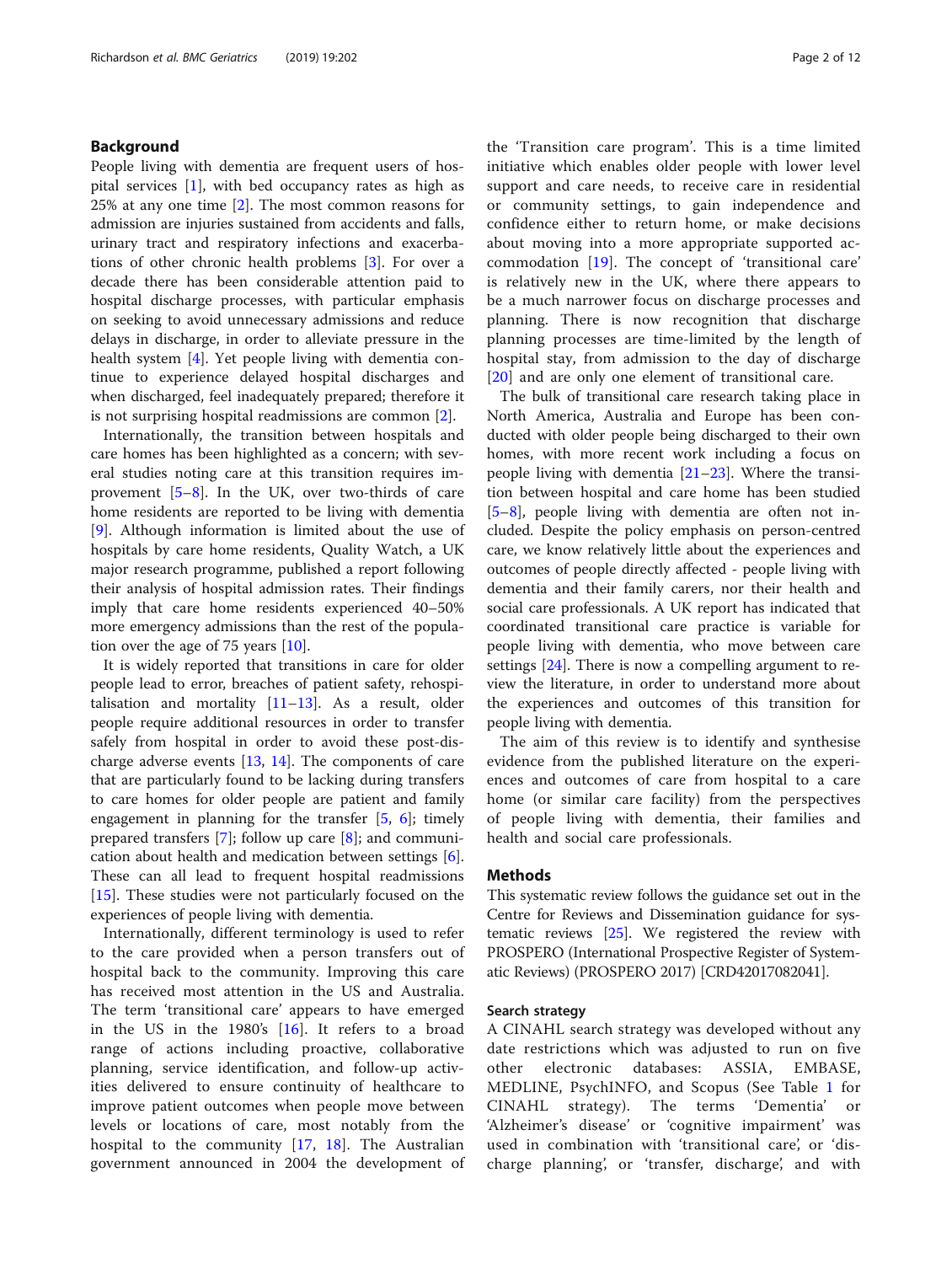### <span id="page-2-0"></span>Table 1 (CINAHL search strategy)

|                | Search terms /combination         | Results    |
|----------------|-----------------------------------|------------|
| 1              | (MH "Dementia+")                  | (56,809)   |
| 2              | (MH "Alzheimer's Disease")        | (25,305)   |
| 3              | "cognitive impairment"            | (14,859)   |
| $\overline{4}$ | 1 OR 2 OR 3                       | (66, 823)  |
| 5              | (MH "Transfer, Discharge")        | (4,696)    |
| 6              | (MH "Transitional Care")          | (482)      |
| 7              | (MH "Discharge Planning")         | (4,403)    |
| 8              | 5 OR 6 OR 7                       | (9,359)    |
| 9              | (MH "Hospitals+")                 | (95, 412)  |
| 10             | (MH "Residential Care +")         | (6,320)    |
| 11             | "care home"                       | (2,099)    |
| 12             | (MH "Skilled Nursing Facilities") | (2993)     |
| 13             | (MH "Nursing Homes+")             | (23, 732)  |
| 14             | 9 OR 10 OR 11 OR 12 OR 13         | (124, 718) |
| 15             | 4 AND 8 AND 14                    | (76)       |

'hospital' or 'care home', or 'residential care' or 'nursing home' or 'skilled nursing facility'. The search was run in April 2018. Additional papers were identified by hand searching the reference lists of included papers. No date restrictions were applied as we were interested in including relevant older studies. The oldest study retrieved for full text review was 1996 although this was excluded as it did not meet the inclusion criteria.

## Inclusion and exclusion criteria

This review focuses on both 'experiences' and 'outcomes' of transitional care. It was at times difficult to determine differences between 'experiences' and 'outcomes.' For this review, the team defined the term 'experience' as capturing the emotional and psychological responses to being involved in the transitional care process, for example feeling 'unprepared' or 'frustrated'. 'Outcomes' related more to; effects, consequences and impact during or following the transition, for example 'fully engaged in discharge planning' or 'communication failures'. Studies were included if they reported:

 The experiences and/or outcomes of care for people living with dementia or cognitive impairment ('dementia' and 'cognitive impairment' as defined by the authors of the individual studies), moving from hospital to a short or long term care setting (e.g. sub-acute, rehabilitation, skilled nursing facilities (SNF), care homes, including those returning to their care home after a hospital admission).

- Outcomes and experiences of the people living with dementia and/or their families were reported separately from those without cognitive impairment.
- Actions such as discharge planning from hospital to a care facility and any intervention or service people received during and following transition or the period waiting for long-term care placement.

## Papers were excluded if:

- The majority of patients/residents referred to in the study were older people without cognitive impairment (we were led by the authors of the individual studies descriptions' of 'older' and 'cognitive impairment').
- The majority of patients/residents were being discharged back to their own home (own home refers to a domestic setting, those returning back to their care home for example were not excluded)
- The study did not report on experiences or outcomes of care
- They were not written in English
- They did not report empirical findings that were published in peer review journals.

## Data extraction and quality appraisal

All references retrieved were exported to Endnote reference management software version X7 and duplicates removed. Titles and abstracts of studies were read and screened by one reviewer. Two reviewers then independently read all retained papers. The decision to include or exclude papers was agreed by consensus by both reviewers. A third reviewer was available if consensus could not be reached; recourse to a third reviewer was not required. Data were extracted from the included papers using a pre-determined set of criteria, which was developed by the review team after testing with a small number of papers. The final information extracted was, location, study setting, study type, study aim, study participants, main findings.

Each paper was assessed for quality independently by two reviewers, using checklists that had been developed and used by other authors [[26](#page-11-0)] [\[27\]](#page-11-0). Only the checklists for qualitative and intervention papers were required for the current review. A point is awarded if the paper meets each criterion on the checklist, a maximum of six for qualitative and five for the intervention studies, high scores signifying higher quality (Table [2](#page-3-0)). Criteria were weighted to define higher quality studies as previously described in Lord et al. [[27\]](#page-11-0). Qualitative papers were characterised as higher quality if they used a clearly defined recruitment method, had clearly stated inclusion and exclusion criteria, standardized data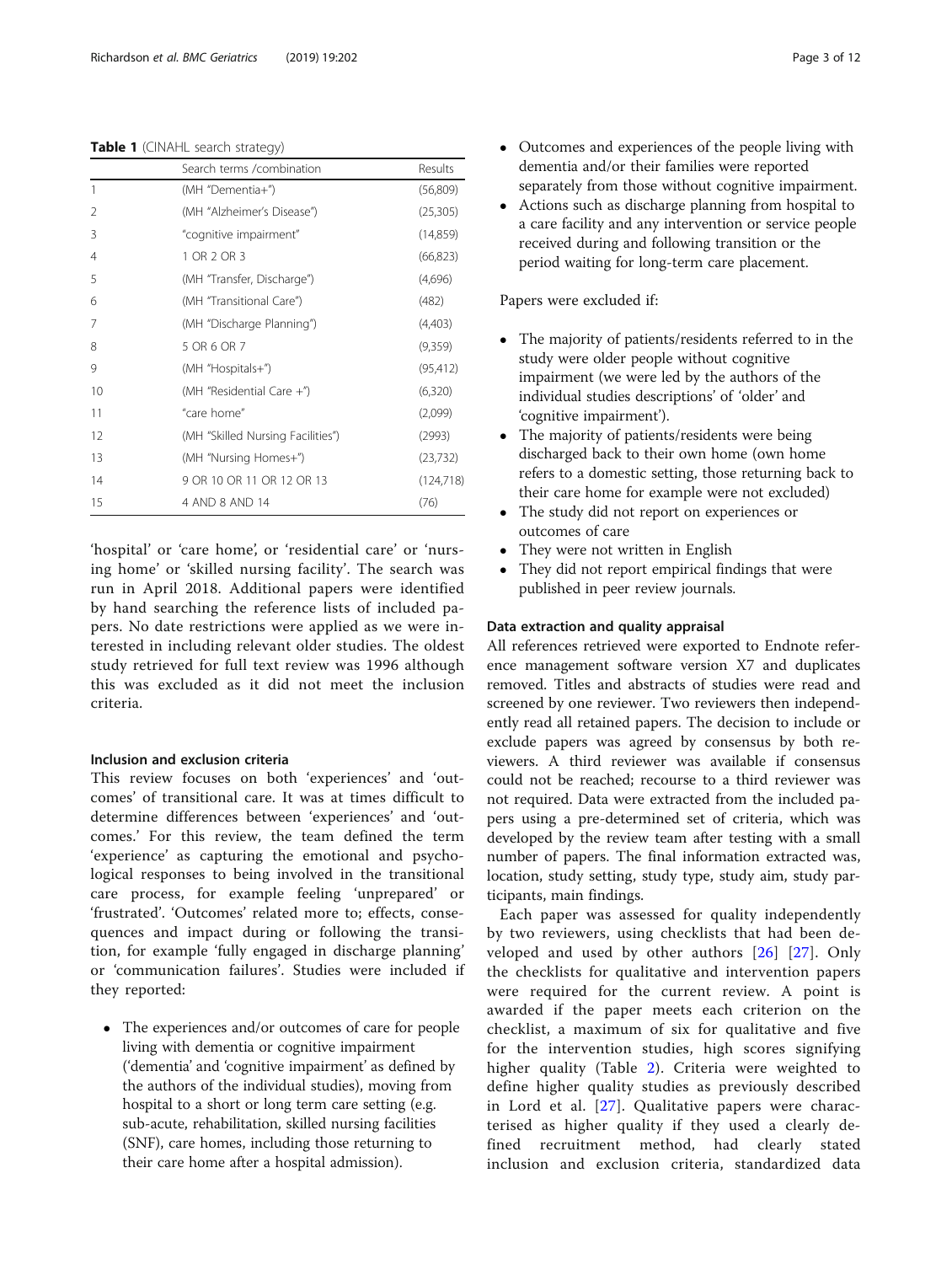## <span id="page-3-0"></span>Table 2 Quality Assessment Tool. [\[27](#page-11-0)]

Quality assessment tool for Qualitative studies

(1) Were the aims of the research clearly stated?

(2) Was a clearly defined method of recruitment used and explicit inclusion/ exclusion criteria described?

3) Was the process of data collection explained clearly? Was data collection standardised?

4) Did the researchers attain saturation of data?

(5) Was the process of data analysis sufficiently rigorous, i.e. ≥2 raters, some method of resolving discrepancies?

6) Have the findings been validated by participants?

Quality assessment tool for Intervention studies

(1) Were participants appropriately allocated to intervention and control groups? (was randomisation independent?)

(2) Were patients and clinicians as far as possible 'masked' for treatment allocation?

(3) Were all patients who entered the trial accounted for and an intention to treat analysis used?

(4) Were all participants followed up and data collected in the same way?

(5) Was a power calculation carried out, based on one or more outcomes of interest?

collection and involved two or more independent raters in data analysis (criteria 2,3,5). Intervention studies were characterised as higher quality if they appropriately allocated participants to intervention and control groups, ensured all participants who entered the trial were accounted for and collected data and followed up all participants in the same way (criteria1, 3, 4). Quality assessment was agreed by consensus; a third reviewer was available if consensus could not be reached, but was not required.

## Results

After removal of duplicate papers the number of retrieved titles and abstracts screened was 2111, and of those, 28 potentially met the inclusion criteria and were subject to full text scrutiny. Nine papers met the inclusion criteria (PRISMA Fig. 1). The majority of studies meeting the inclusion criteria used qualitative methodology. This may be due to the nature of the review question; focusing on perspectives. Eight of the papers reported qualitative studies and the ninth was a pre/post intervention evaluation. The nine studies are summarised in Table [3](#page-4-0) (Study

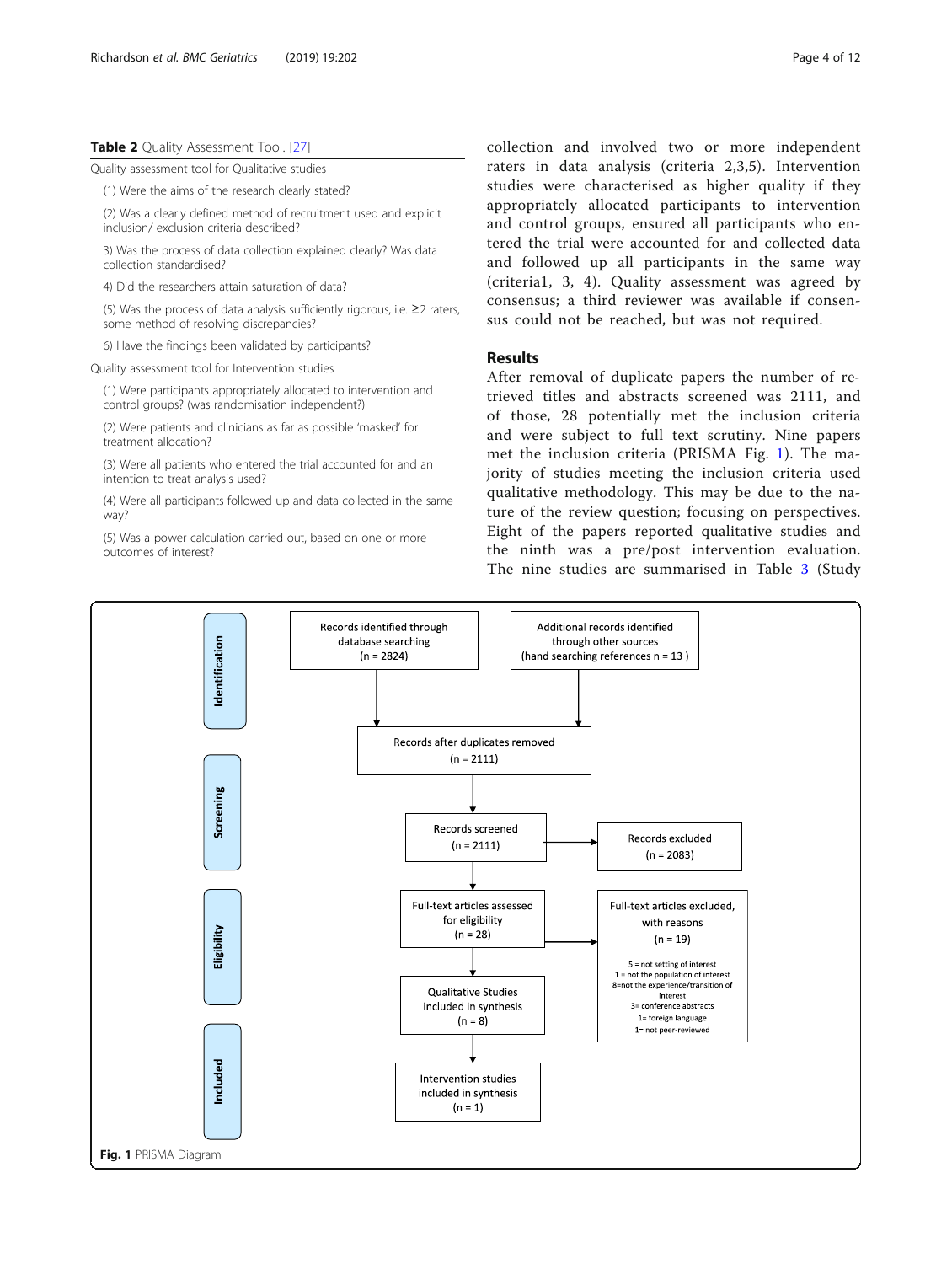<span id="page-4-0"></span>Table 3 Description of settings/ services

| Transition points where perspectives are |
|------------------------------------------|

| Study and<br>country                                                                   | Study setting(s) / care<br>service                                                                                         | Description or definitions of settings<br>and or services                                                                                                                                                                             | Transition points where perspectives are<br>elicited                                                                                                                                                                            |
|----------------------------------------------------------------------------------------|----------------------------------------------------------------------------------------------------------------------------|---------------------------------------------------------------------------------------------------------------------------------------------------------------------------------------------------------------------------------------|---------------------------------------------------------------------------------------------------------------------------------------------------------------------------------------------------------------------------------|
| Bauer et<br>al. (2011)<br>$[28]$<br>Fitzgerald<br>et al.<br>$(2011)$ [29]<br>Australia | Rehab facility ( $n = 8$ )<br>Residential care $(n = 8)$                                                                   | Rehabilitation facility, short-term<br>restorative care before discharge<br>back home or to residential care.<br>Residential care - Long term care<br>facilities providing high and low<br>level care.                                | Family carers interviewed 2 months after<br>discharge about their experiences.                                                                                                                                                  |
| Bloomer<br>et al.<br>$(2016)$ [30]<br>Australia                                        | Geriatric evaluation and<br>management facility                                                                            | Provides rehabilitation to optimise<br>function and determine future care<br>needs. Majority of patients are<br>transferred from acute care, a third of<br>patients move to residential care.                                         | Family carers of people with dementia were<br>interviewed after admission into the Geriatric<br>evaluation and management facility.<br>Experiences were elicited about transitioning<br>through the system from acute hospital. |
| Digby et<br>al. (2012)<br>$[31]$<br>Australia                                          | Geriatric rehabilitation facility<br>(sub-acute facility)                                                                  | A facility providing in-patient<br>evaluation, and management of older<br>patients with complex needs, most<br>transferred from acute care setting.                                                                                   | People living with dementia interviewed<br>between 1 and 5 days after transferring from<br>hospital to the facility.                                                                                                            |
| Emmett et<br>al. (2014)<br>$[32]$<br>UK                                                | Three general elderly care<br>wards in two hospitals                                                                       | Acute hospital care providing medical<br>care for short-medium term acute<br>episodes of care.                                                                                                                                        | Patient and family carer interviews were<br>conducted at point of discharge and 3 months<br>post discharge. Health and social care<br>perspectives elicited about discharge planning<br>and decision-making.                    |
| Gilmore-<br>Bykovsky<br>et al.<br>$(2017)$ [33]<br><b>USA</b>                          | 11 Skilled nursing facilities (SNF)                                                                                        | SNF's provide high level of medical<br>and nursing care. Services are<br>provided for a limited time but can be<br>more longer-term.                                                                                                  | Nurses were interviewed about care when<br>people had transitioned from hospital into the<br>skilled nursing facility.                                                                                                          |
| $(2015)$ [34]<br>Australia                                                             | Kable et al. Acute tertiary facility<br><b>GP Practice</b><br>Residential aged care setting                                | Acute hospital care<br>Community care<br>Long-term care facility.                                                                                                                                                                     | Both hospital based and community based<br>health care professionals' perspectives of<br>transitional care were elicited about care at the<br>transition points of leaving hospital into the<br>community.                      |
| Kuluski et<br>al. (2017)<br>Canada<br>$[35]$                                           | Hospital setting, (alternate level<br>of care (ALC))                                                                       | Patients who are fit for discharge<br>but are waiting for long term care<br>placement or community support.                                                                                                                           | Family carers perspectives were elicited whilst<br>the patient was receiving the alternative level<br>of care.                                                                                                                  |
| Renehan<br>et al.<br>$(2013)$ [36]<br>Australia                                        | Transitional Care programme which<br>was called Transition Care Cognitive<br>Assessment and Management Pilot'<br>(TC-CAMP) | Dedicated (short term) beds within a<br>residential aged care facility, used specifically<br>for people living with dementia who were<br>medically fit to be discharged from hospital<br>and would be transferring to long term care. | Health and social care professionals from all of<br>the transition points; hospital, TC-CAMP and<br>discharge destination care home. Family carers<br>perspectives were gathered post discharge<br>from the TC-CAMP.            |

settings and service descriptions) and Table [4](#page-5-0) (Study methods and quality appraisal).

Studies were published between 2011 and 2017. Six of the papers were from Australia, [[28](#page-11-0)–[31](#page-11-0), [34](#page-11-0), [36](#page-11-0)] with two reporting findings from the same study [\[28](#page-11-0), [29](#page-11-0)], one was from the US [[33](#page-11-0)], one from the UK [[32\]](#page-11-0) and one from Canada [\[35](#page-11-0)].

Just two of the studies elicited perspectives of people living with dementia [[31](#page-11-0), [32](#page-11-0)]. Both authors interviewed people living with dementia;  $N = 8$  and  $N = 29$ . Emmett et al. [\[32](#page-11-0)] additionally carried out ethnographic observations over 111 days. Renehan et al. [\[36\]](#page-11-0) analysed the care records of people living with dementia to determine whether the transition programme was helpful to those residents with behavioural and psychological symptoms. Using interviews and or focus groups, five studies included the perspective

of family members [\[28](#page-11-0)–[30,](#page-11-0) [32,](#page-11-0) [35](#page-11-0), [36](#page-11-0)] and four studies sought the views of health and social care professionals [[32](#page-11-0)–[34](#page-11-0), [36](#page-11-0)]. The combined number of participants from each category was 37 people living with dementia, 95 family members and 125 healthcare professionals. A range of health and social care professionals were represented these included: medical staff working in hospitals and the community [\[32](#page-11-0), [34\]](#page-11-0); allied health care professionals [[32](#page-11-0), [34,](#page-11-0) [36](#page-11-0)]; social workers, health care assistants and a professional advocate [\[32](#page-11-0)]. The largest professional group were nurses including those working in hospitals  $[32, 34, 36]$  $[32, 34, 36]$  $[32, 34, 36]$  $[32, 34, 36]$  $[32, 34, 36]$  $[32, 34, 36]$  $[32, 34, 36]$ , community care facilities  $[33, 36]$  $[33, 36]$  $[33, 36]$  and in GP practices [\[34](#page-11-0)]. Staff working in residential care homes were included in two studies [[34,](#page-11-0) [36](#page-11-0)]. Renehan et al's [[36\]](#page-11-0) study also included a range of staff from the transition care programme which included personal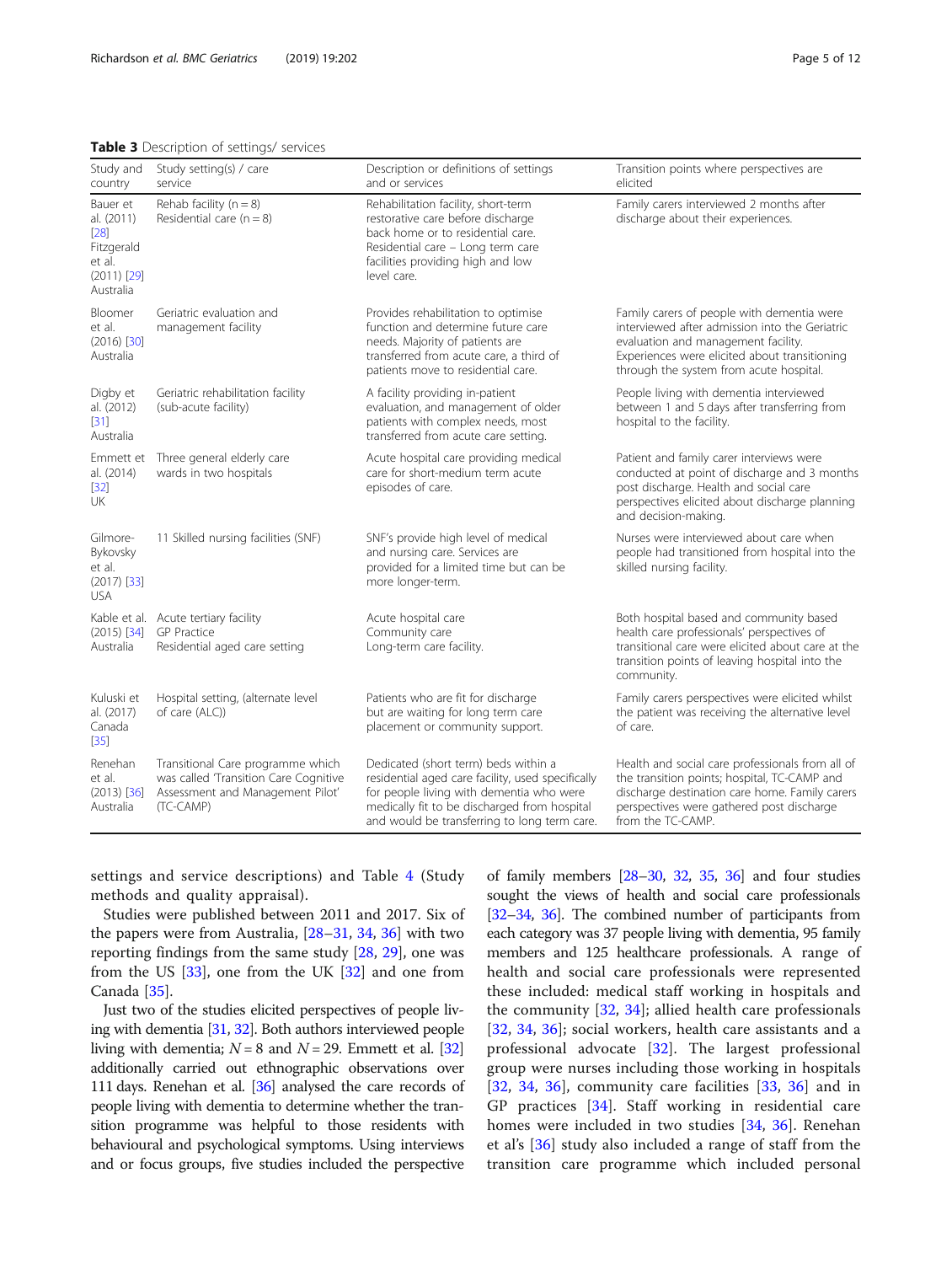[\[36\]](#page-11-0)

<span id="page-5-0"></span>

|  |  |  |  |  |  |  | Table 4 Table of studies, methods and quality appraisal |
|--|--|--|--|--|--|--|---------------------------------------------------------|
|--|--|--|--|--|--|--|---------------------------------------------------------|

| Study                                                                 | Methods                                                                           | Participants                                                                               | Aims                                                                                                                                                                               | Main findings                                                                                                                                                                                                                                                                                                                                                                       |  | Quality appraisal |                 |  |  |                                                  |  |
|-----------------------------------------------------------------------|-----------------------------------------------------------------------------------|--------------------------------------------------------------------------------------------|------------------------------------------------------------------------------------------------------------------------------------------------------------------------------------|-------------------------------------------------------------------------------------------------------------------------------------------------------------------------------------------------------------------------------------------------------------------------------------------------------------------------------------------------------------------------------------|--|-------------------|-----------------|--|--|--------------------------------------------------|--|
|                                                                       |                                                                                   |                                                                                            |                                                                                                                                                                                    |                                                                                                                                                                                                                                                                                                                                                                                     |  |                   | $1 \t2 \t3 \t4$ |  |  | 5 6                                              |  |
| Bauer et<br>al. 2011<br>$[28]$<br>Fitzgerald<br>et al. 2011<br>$[29]$ | Semi-structured<br>interviews                                                     | 25 carers                                                                                  | Understand family carers experience of<br>discharge planning, support, and what<br>improvements could be made.                                                                     | Breakdown in communication: lack of<br>coordination, Hospital staff having poor<br>capability for caring for people with<br>dementia. Inadequate preparation,<br>undervaluing family carer as a resource.                                                                                                                                                                           |  |                   |                 |  |  | v v v v v v                                      |  |
| Bloomer<br>et al. 2016<br>[30]                                        | Semi-structured<br>interviews /<br>conversation<br>approach                       | 20 carers                                                                                  | Explore the experience of carers<br>through hospitalisation and rehab with<br>a view to transitioning to residential<br>care.                                                      | Families found the process difficult.<br>Decisions about moving into care was<br>challenging, carers would like to be better<br>informed, concerns about the care<br>provided whilst in hospital.                                                                                                                                                                                   |  |                   | J J J X J X     |  |  |                                                  |  |
| Digby et<br>al. 2012<br>$[31]$                                        | Semi -structured<br>interviews                                                    | 8 people living with mild to<br>moderate dementia, transferred<br>in the preceding 5 days  | Understand the experience of people<br>living with dementia (plwd) who are<br>settling in after transfer from acute<br>hospital to sub-acute facility.                             | People felt disorientated. Participants felt<br>patronised by staff and unsettled by the<br>loss of control in the environment. Family<br>support was a great consolation.                                                                                                                                                                                                          |  |                   |                 |  |  | $\sqrt{2}$ $\sqrt{2}$ $\times$ $\times$ $\times$ |  |
| Emmett<br>et al. 2014<br>[32]                                         | Ethnographic<br>approach using<br>observation.<br>interviews and<br>focus groups. | 35 health and social care<br>prof 29 patient interviews and<br>cases 28 nominated relative | Explore the role of relatives during the<br>discharge planning process and when<br>decisions are made to discharge plwd<br>from hospital either back home or to<br>long-term care. | Roles relatives play; advocates, information<br>gatherers, and care takers which included<br>assisting. Lack of information inadequate<br>preparation. Conflicts of interest between<br>relatives and patients.                                                                                                                                                                     |  |                   |                 |  |  | v v v v v v                                      |  |
| Gilmore-<br>Bykovsky<br>et al. 2017<br>$[33]$                         | Focus groups<br>and semi<br>structured<br>interviews                              | 40 licensed nurses from SNF's                                                              | To examine SNF nurses' perspectives<br>regarding experiences and needs of<br>plwd during hospital-to-SNF transitions.                                                              | Inadequate preparation of person, being<br>excluded form care decisions. Unprepared<br>receiving environment. Role of timing of<br>transition. Inadequate information about<br>social and health needs and behaviour<br>related symptoms. Staff feeling ill-equipped<br>to provide safe care. Misalignment between<br>hospital pressures and transitional care<br>needs of patient. |  |                   |                 |  |  | v v v v v v                                      |  |
| Kable et<br>al. 2015<br>$\left  \frac{34}{2} \right $                 | Focus groups                                                                      | 33 Health care professionals<br>(HCPs) of which 21 hospital staff<br>12 community staff    | Explore HCP perspectives on the<br>discharge process and transitional care<br>arrangements for plwd and their<br>families.                                                         | Acute staff experienced difficulty caring for<br>people with dementia. Patients were over<br>sedated on return. System pressures to<br>discharge. Inadequate preparation time for<br>work capacity issues. Inadequate<br>communication between health<br>professionals working in different settings.                                                                               |  |                   | J J J x J x     |  |  |                                                  |  |
| Kuluski et<br>al. 2017<br>$[35]$                                      | Semi structured<br>interviews                                                     | 15 family members across<br>12 interviews                                                  | Understand the hospital experience of<br>carers of patients who require an<br>Alternate Level of Care, (waiting for                                                                | Inconsistent quality of care, non-medical<br>needs and characteristics ignored. Families<br>addressing the gaps in the system.                                                                                                                                                                                                                                                      |  |                   | J J J J J X     |  |  |                                                  |  |

long-term placement). Confusing process. Renehan et al. 2013 groups, file Interviews, focus audits, 11 cases of which 8 had completed records, 7 family members took part in the qualitative evaluation 17 staff from the hospital, facility and destination facility To evaluate the transitional care cognitive assessment management pilot. Identify barriers and enablers to implementation. Significant reduction in agitated behaviours Intervention once moved to the transitional facility. Adequate communication provision and valued the clinical nurse consultant. Discharge destination facilities reported information timely and thorough.  $x \times x \times$ 

assistants, diversional therapists, team leaders and managers.

Study settings where transitional care took place were varied but the majority were short-term stay settings. The description and definitions of settings or services and the transition points where the authors elicited perspectives can be found in Table [3.](#page-4-0) The majority of studies focused on the care provided at transition, including discharge planning, how decisions are made, and the processes involved in the transfer.

#### Methodological quality

Seven of the qualitative studies were rated as higher quality, with scores ranging from four to six (Table 4). The one lower quality study score [\[31](#page-11-0)] reflects that insufficient information was given on the process of analysis and whether at least two raters had been involved. The pre/post intervention evaluation [[36](#page-11-0)] was also rated

as lower quality, meeting only one out of the five criteria, the low score relates to not having a comparison group and experiencing administrative issues resulting in incomplete records and measures only available for eight out of the 11 records.

### Narrative thematic analysis

The findings extracted from the papers were read multiple times. A constant comparative method of continually moving between the findings of each study was utilised. One reviewer coded the findings. These were grouped into related categories. A second reviewer checked these for accuracy. Four recurring themes pertaining to outcomes and experiences were identified from the included papers: preparing for transition; quality of communication; quality of care; carer engagement and roles of the family. Some themes were overlapping, for example preparation for transitions was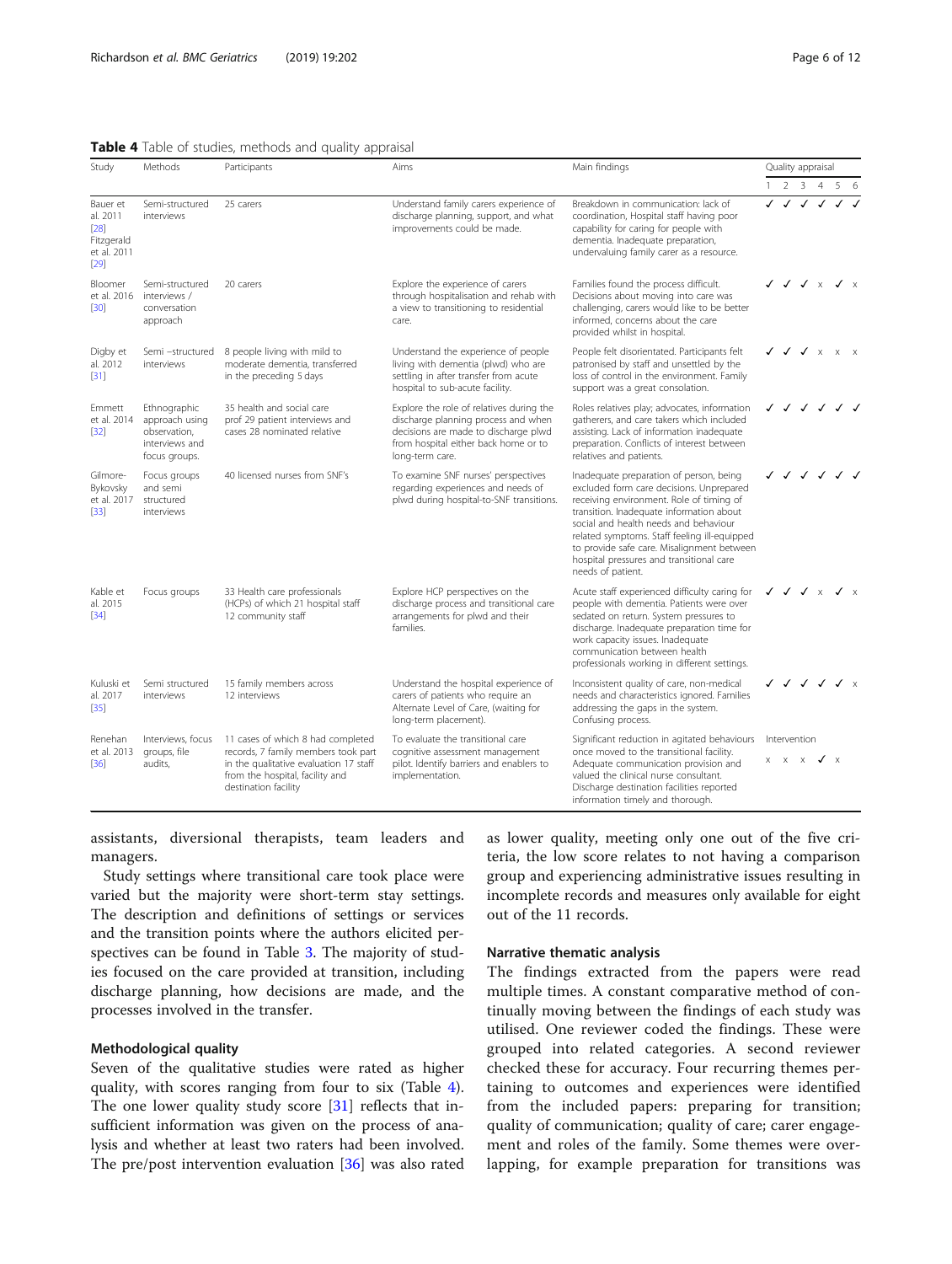closely linked to the quality of communication given when preparing for transfer. Quality of communication also linked to carer engagement. A summary of the experiences and outcomes from the different perspectives can be found in Table [5.](#page-7-0)

#### Preparing for transition

Preparing for the transition was discussed in five studies; by family carers [[28](#page-11-0), [29](#page-11-0), [32\]](#page-11-0), health and social care staff [\[33](#page-11-0), [34](#page-11-0)] and briefly mentioned in one study reporting the experience of people living with dementia [\[31\]](#page-11-0) . Perspectives were varied. The degree of feeling prepared was closely related to the quality of communication exchanges between stakeholders. For family members, being insufficiently prepared for being involved in discharge meetings undermined their ability to give an informed opinion about discharge decisions [\[32\]](#page-11-0). There were examples of carers feeling that the lack of communication relating to discharge arrangements left them feeling totally underprepared for their role, post transfer [[28,](#page-11-0) [29](#page-11-0)]. One study reported the impact of not preparing the person properly contributed to a stressful experience for the person living with dementia: by allowing them to think they were being discharged home when in fact they were transferring to a care facility and by not allowing enough time to understand the decisions made [[33](#page-11-0)]. People living with dementia in Digby et al's study [\[31](#page-11-0)] were unable to recall the preparation involved, but many admitted to feeling disorientated by the move.

Hospital pressures to react to the increase in admissions meant that health and social care professionals felt additional pressure to discharge because the bed was required [\[33](#page-11-0), [34](#page-11-0)]. This resulted in clinicians not being able to formulate detailed discharge documentation and transfers to care facilities being arranged quickly, without sufficient consultation. Insufficient time for the facility to prepare adequately, either in organising the environment, ordering specialist equipment, comfort items or medication were reported. There were also examples of transfers after hours, late at night which was neither conducive for the person with dementia or the receiving care facility. All of this militated against a successful transitional experience.

## Quality of communication

Communication issues were reported by all stakeholders in all but one of the studies [\[35\]](#page-11-0). The quality of the communication between stakeholders was mostly described as inadequate. Breakdowns of communication between family members and the hospital were reported. Family carers felt that they could be better informed about the discharge planning, follow up care after discharge, and the options to assist with decision making during discharge planning [\[28](#page-11-0)].

Care decisions were often made on the basis of insufficient information of health status, care needs, dementia related behavioural symptoms, and the social history of the patient, which subsequently affected the quality of the transition for the person with dementia and or their family. This was reported both by families [[28](#page-11-0), [29](#page-11-0)] and by staff [\[33](#page-11-0)]. This proved difficult in areas such as individualised care planning, responding appropriately to the person with dementia and providing continuity. This was stressful for the person with dementia and their family, and could affect their ability to settle in the changed environment. Healthcare professionals also felt a poorly executed transition from hospital due to lack of information reflected badly on the care home who could be viewed as inefficient and disorganised, resulting in a poor start to the care home experience for both people living with dementia and their family [[33](#page-11-0)].

Health and social care professionals fail to communicate adequately with the person with dementia about discharge planning and outcomes [\[31](#page-11-0)–[33\]](#page-11-0). Examples were reported of people with dementia being excluded from care decisions about a transfer to the SNF [\[33](#page-11-0)]. Digby et al. who interviewed eight people living with dementia revealed they were often not consulted about their care and they felt powerless and unsettled in their new location [\[31](#page-11-0)]. An example cited by Emmett et al. describes the anger felt by a patient who was excluded from decision-making about her future care needs [\[32\]](#page-11-0).

In their study of family carers and health and social care staff, Renehan et al. reported positive communication practice [[36\]](#page-11-0). Six of the seven family carers felt they received adequate information, which was done by regular meetings, and contact with the Clinical Nurse Consultant prior to admission, during the stay and at point of discharge. This clinician undertook the assessments for the service. Two of the seven families reported difficulty getting hold of the clinician but families appreciated having access to a named professional. Responses from social care professionals from the discharge destination facilities were also favourable stating information was comprehensive and timely. The provision of designed documentation, which detailed a full social and medical history of the person, was greatly valued by the facility staff.

## Quality of care

The majority of the studies noted inconsistency in quality of care and the capability of healthcare professionals to care for people living with dementia when transitioning to a different location. This often resulted in unsatisfactory experience and outcomes for all stakeholders involved.

Families expressed concerns about standards of care in hospitals, in particular with assumptions being made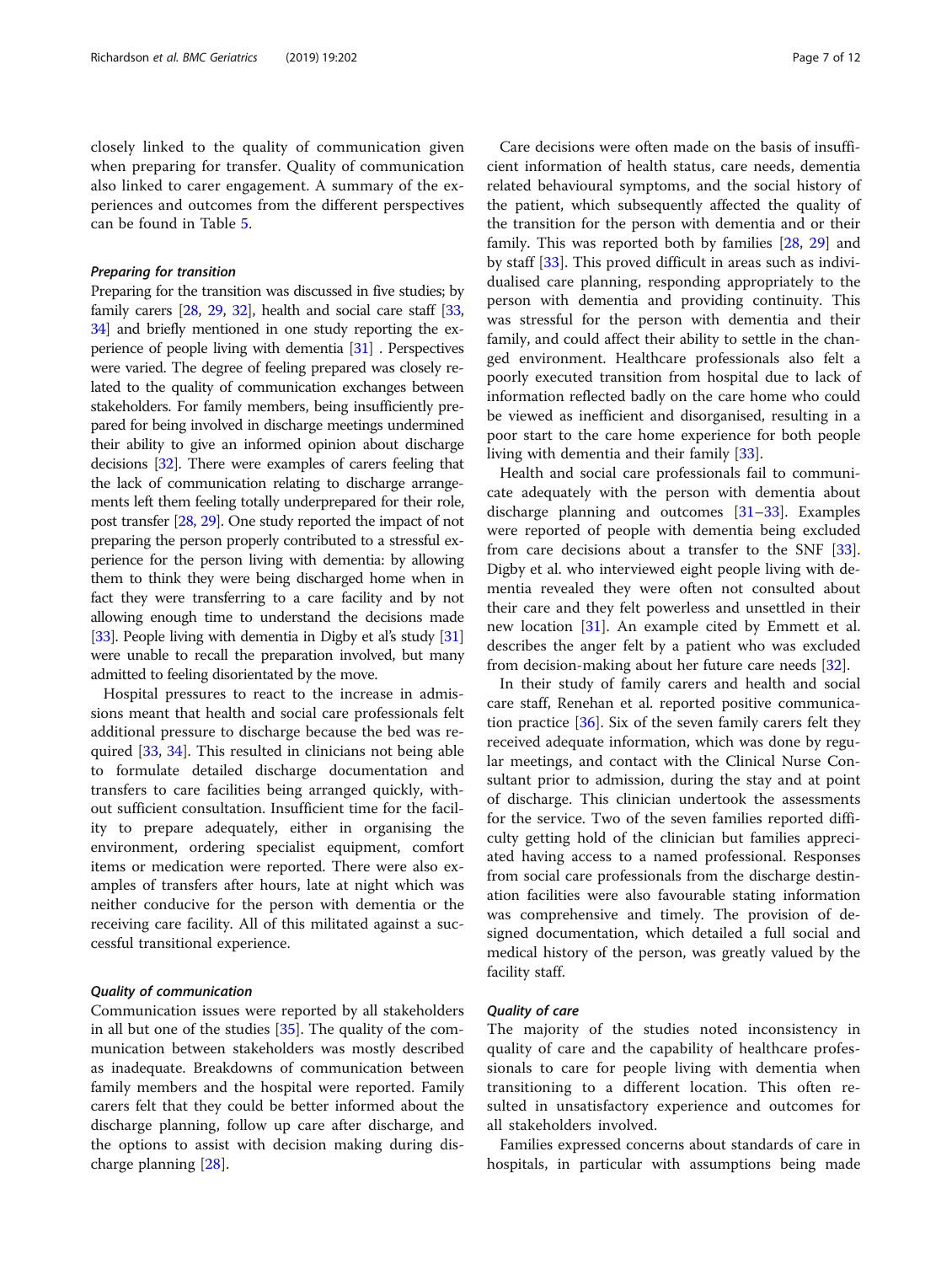<span id="page-7-0"></span>

|  | Table 5 Summary of experiences and outcomes from different perspectives |
|--|-------------------------------------------------------------------------|
|--|-------------------------------------------------------------------------|

| Stakeholders<br>perspectives                         | Theme: Preparing for<br>transition                                                                                                       |                                                                                                                                                                                                                                                         | Theme: Quality of communication Theme: Quality of care                                                                                                          |                                                                                                                                                                                                                                                                                                                                                                                                                                                                                                        |                                                                                                             |                                                                                                                                                                                                                                                           | Theme: Family engagement<br>and roles of family                                                                                                                                         |                                                                                                                                                                                   |  |
|------------------------------------------------------|------------------------------------------------------------------------------------------------------------------------------------------|---------------------------------------------------------------------------------------------------------------------------------------------------------------------------------------------------------------------------------------------------------|-----------------------------------------------------------------------------------------------------------------------------------------------------------------|--------------------------------------------------------------------------------------------------------------------------------------------------------------------------------------------------------------------------------------------------------------------------------------------------------------------------------------------------------------------------------------------------------------------------------------------------------------------------------------------------------|-------------------------------------------------------------------------------------------------------------|-----------------------------------------------------------------------------------------------------------------------------------------------------------------------------------------------------------------------------------------------------------|-----------------------------------------------------------------------------------------------------------------------------------------------------------------------------------------|-----------------------------------------------------------------------------------------------------------------------------------------------------------------------------------|--|
|                                                      | Experiences                                                                                                                              | Outcomes                                                                                                                                                                                                                                                | Experiences                                                                                                                                                     | Outcomes                                                                                                                                                                                                                                                                                                                                                                                                                                                                                               | Experiences                                                                                                 | Outcomes                                                                                                                                                                                                                                                  | Experiences                                                                                                                                                                             | Outcomes                                                                                                                                                                          |  |
| People living<br>with<br>dementia.                   | Unable to<br>remember<br>preparation.                                                                                                    | Disorientated<br>by move.                                                                                                                                                                                                                               | Feeling<br>unsettled and<br>powerless.<br>Feeling angry                                                                                                         | Excluded from<br>care decisions<br>and decision<br>making.                                                                                                                                                                                                                                                                                                                                                                                                                                             | Feeling<br>patronised and<br>unsettled.                                                                     | Lack of<br>personal<br>empowerment.<br>Lack of<br>understanding<br>from staff.                                                                                                                                                                            |                                                                                                                                                                                         | Family<br>support<br>provides<br>comfort.                                                                                                                                         |  |
| Family carers                                        | Insufficient<br>preparation                                                                                                              | Undermined<br>ability to give<br>informed<br>opinion re<br>planning.<br>Lack of<br>communication.                                                                                                                                                       | Feeling<br>communication<br>could be better.<br>Appreciation of<br>access to<br>named<br>professional.                                                          | Breakdown of<br>communication<br>between family<br>and hospital.<br>Care decisions<br>made on<br>insufficient<br>information.<br>HCPs fail to<br>communicate<br>adequately with<br>person with<br>dementia.<br>Some reported<br>adequate<br>communication<br>attending<br>regular<br>meetings.<br><b>Difficulties</b><br>getting hold of<br>clinicians.                                                                                                                                                |                                                                                                             | Assumptions<br>made by HCPs<br>about<br>psychosocial<br>needs of the<br>people living<br>with dementia.<br>Concerns about<br>standards of<br>care.<br>Some reported<br>reduction in<br>agitation,<br>improved<br>socialisation<br>and health<br>outcomes. | Feeling<br>unappreciated<br>and frustrated<br>when<br>excluded.<br>Tension and<br>family conflict<br>about care<br>decisions.<br>Stressful<br>experience<br>leading up to<br>discharge. | Families<br>filling gaps in<br>care system<br>helping with<br>hands on<br>care and<br>advocacy.<br>Family<br>support<br>provides<br>comfort to<br>the person<br>with<br>dementia. |  |
| Health and<br>Social care<br>professionals<br>(HCPs) | Person with<br>dementia<br>feeling<br>stressed.<br><b>HCPs</b><br>feeling<br>pressured.<br>Unsettling<br>for person<br>with<br>dementia. | Not preparing<br>the person<br>properly,<br>unable to<br>understand<br>event.<br>Quick transfers,<br>insufficient time<br>to prepare<br>documentation.<br>No time to<br>organise<br>environment<br>and order<br>equipment.<br>Transfers late in<br>day. | Stressful<br>experience for<br>person with<br>dementia and<br>family.<br>Poor start to<br>care home<br>experience for<br>person with<br>dementia and<br>family. | Care decisions<br>made on<br>insufficient<br>information.<br>HCPs fail to<br>communicate<br>adequately with<br>person with<br>dementia.<br>People with<br>dementia<br>excluded from<br>care decisions.<br>Difficulties with<br>individual care<br>planning and<br>providing care<br>continuity.<br>Affect the ability<br>of the person to<br>settle in new<br>environment.<br>Judgment of<br>care facility as<br>being<br>inefficient.<br>Some reported<br>timely and<br>comprehensive<br>information. | Feeling ill-<br>prepared and<br>ill-equipped<br>about how to<br>care for people<br>living with<br>dementia. | People living<br>with dementia<br>returning to<br>facility over<br>sedated<br>Not having<br>original health<br>care needs met.<br>Under reporting<br>of behavioural<br>symptoms.<br>Insufficient<br>workforce to<br>provide care.                         | Conflicts of<br>interests<br>between<br>family<br>members and<br>person living<br>with dementia.                                                                                        | Smoother<br>transition<br>when<br>working with<br>families.<br>Working with<br>family<br>members<br>could be<br>difficult.                                                        |  |

about the psychosocial needs of the patient, the person's level of function, (such as maintaining activities of daily living whilst in hospital) and involvement of the family [[28,](#page-11-0) [30,](#page-11-0) [35](#page-11-0)]. The people living with dementia interviewed by Digby et al. also described a lack of understanding on the part of healthcare professionals in the facility, as they reported often feeling patronised and unsettled by the lack of personal empowerment in the environment [\[31](#page-11-0)].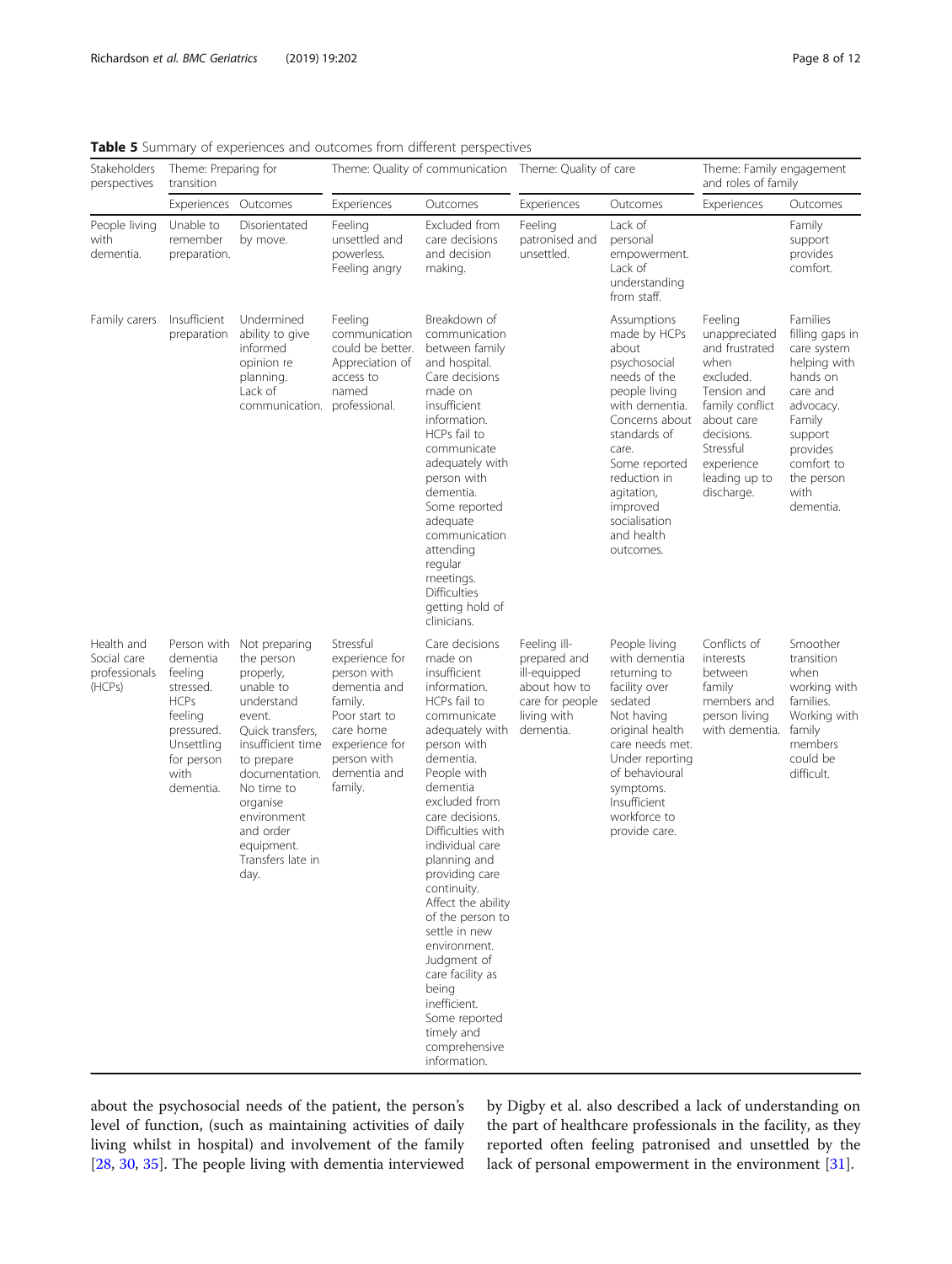Care facility and hospital healthcare professionals reported having difficulties in caring for people living with dementia particularly those with behavioural symptoms. In one study, [[34](#page-11-0)] residential care staff reported that people living with dementia often returned from hospital over-sedated, without having their original health needs addressed. They attributed this to hospital based healthcare professionals' inability to respond to the needs of the person living with dementia. Hospital based healthcare professionals in turn felt they lacked knowledge in caring for people living with dementia and felt specialist support was lacking.

Nurses in a SNF also admitted to feeling illequipped to care for people living with dementia who were transferred from hospital. This they attributed to the lack of detailed information about the person's behaviour and the supportive care which was required [[33\]](#page-11-0). Some care home nurses felt that hospitals under reported behavioural symptoms. As a result the care home did not have the workforce capacity to respond appropriately to some of the needs of patients transferred from hospital. Residential care home staff also reported that when transfers happened during out of office hours, there was no registered nurse on duty [[34](#page-11-0)].

Positive outcomes for people living with dementia who transferred into the specialist transition care programme were reported [\[36\]](#page-11-0). The quantitative results indicated a reduction in the frequency of agitated behaviours on the Cohen Mansfield Behavioural inventory compared to the scores when the person was in hospital. However, some of the data were incomplete so some caution must be exercised with interpreting this finding. There was some qualitative verification of this finding, with families reporting reduction in agitation, improved socialisation and health outcomes following transfer from hospital to the facility.

### Carer engagement and roles of the family

All stakeholders agreed that families have an important role to play in transitions from hospitals to care facilities with all studies discussing this topic. Stakeholders noted that successful transitions occurred when family members were involved prior, during and after the transfer. Families often filled the gaps in the care system and were noted to be actively involved in providing advocacy, facilitating communication, helping with personal care, providing much needed stimulation and helping to prepare the environment [\[30](#page-11-0), [32,](#page-11-0) [35\]](#page-11-0). Both Fitzgerald et al. and Digby et al. reinforced that family support and regular presence provided comfort to the person living with dementia [[29](#page-11-0), [31](#page-11-0)]. Nurses working in an SNF also noted a smoother transition when opportunities arose to work directly with the family in preparing the person for transfer to the facility [[33\]](#page-11-0). Despite this recognition of the valuable role of families, they were often not consulted about discharge arrangements [\[28,](#page-11-0) [34\]](#page-11-0) . The lack of family involvement and exclusion in decision making led family members to feel frustrated and unappreciated [\[32](#page-11-0)].

Moving from hospital to care home for the first time can be particularly challenging for family members. Tension and family conflict about decisions were common [[30\]](#page-11-0) and conflicts of interests between patients and relatives regarding funding care were noted [[32\]](#page-11-0). Working with families was difficult from the healthcare professional perspective, the hospital nurses in Reneham et al's study found supporting families a challenge due to the multiple roles that they had [\[36](#page-11-0)].

Family carers found the time leading up to discharge within the hospital environment, the associated decision making about moving into a care facility, the care processes and systems particularly stressful. [\[28](#page-11-0)–[30](#page-11-0), [32\]](#page-11-0).

## Discussion

This is the first review of stakeholders' perspectives on the transition for people living with dementia from hospital to community care settings. A striking finding is the paucity of studies  $(n = 8)$  eliciting stakeholders' perspectives on this experience and on the outcomes of care. The majority of these studies were conducted in Australia and relatively recently. Despite the development of the concept of transitional care in the US, few of these studies on transitional care examine stakeholder perspectives of this transition for those living with dementia.

In this review we created a narrative synthesis of stakeholders' perspectives on transitional care of people living with dementia moving from hospital to a care facility. We established four inter related issues of importance to all stakeholders: adequate and inclusive preparation for transition; the need for good quality and timely communication; quality of care and family carer engagement. The studies in the review have noted there are shortfalls within these four categories, from the perspective of all stakeholders, which negatively impacts on all stakeholders involved. Findings also highlight facilitators for improved experience.

Although there are reviews that have focused on hospital discharge processes for people living with dementia [[37](#page-11-0)–[39](#page-11-0)] this review examined additional transitional care activities with emphasis on moving to and being received by a care facility. Our findings are consistent with these reviews, in identifying some of the barriers to successful transition out of hospital for people living with dementia. Furthermore they identify specific issues relating to transferring to a care facility. It highlights a number of clinical practice issues resulting in unsatisfactory experiences, which could be improved upon.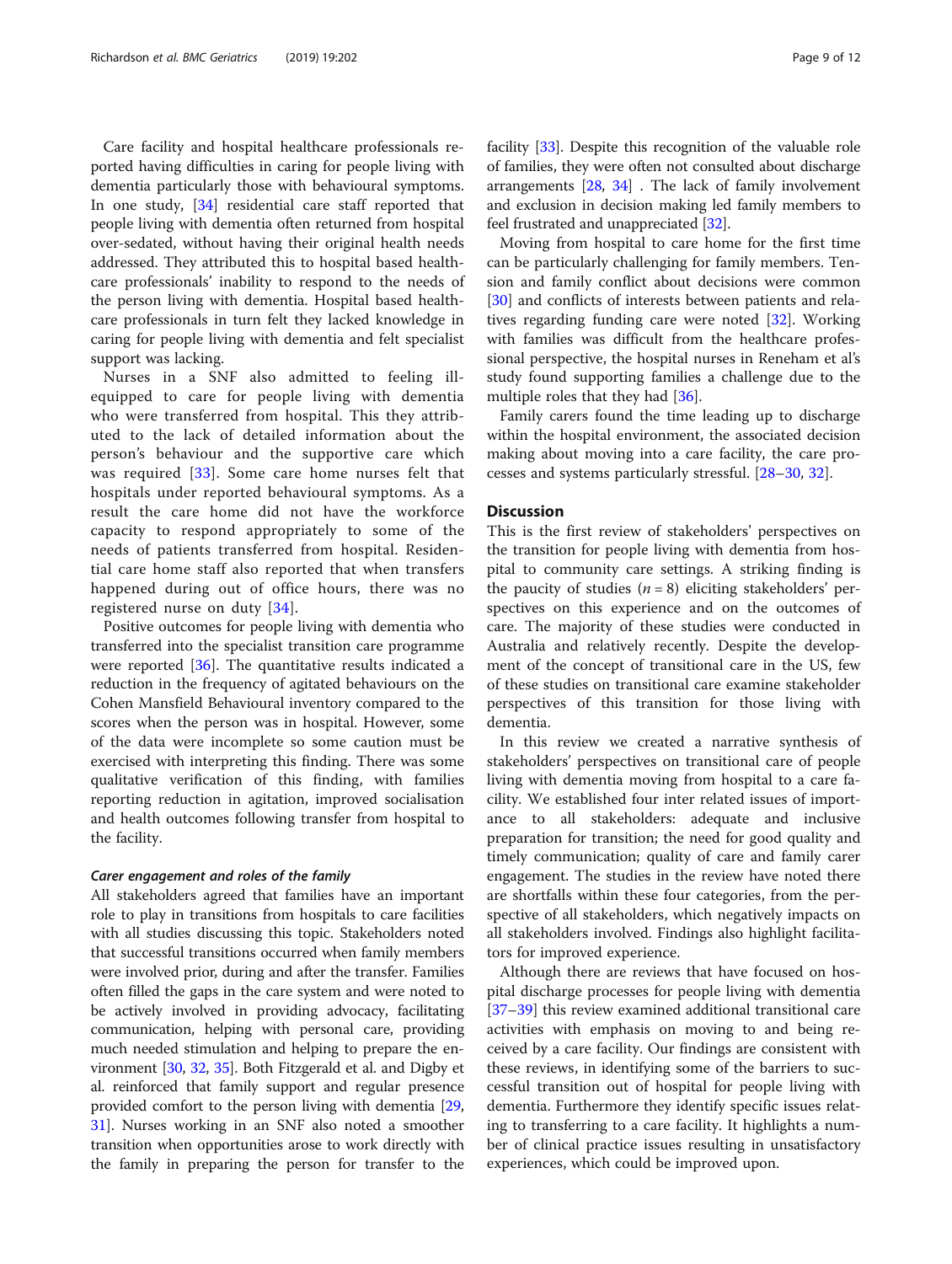Evidence from this review demonstrates many people living with dementia are often transferred to an alternative setting or care for either rehabilitation or to wait until a long-term care placement can be found. This has clinical implications as opinion is mixed whether multiple relocations for people with dementia causes further problems and should be minimised [\[40\]](#page-11-0). Whilst experiencing this alternative location in care or waiting for placement, the person with dementia and their family were often receiving care that did not meet the needs of individuals. Family members often act as advocates and provide 'hands on' care whilst the person is in hospital or a transition setting but conversely are not included in decision making about care. These findings are also reflected in a review of proxy decision-making by families of people living with dementia, which noted family carers were excluded from decisions made in hospital [[27](#page-11-0)].

Health and social care professionals working with family members are fundamental in the care of people living with dementia. Successful transfers were reported when health and social care professionals were able to effectively engage with families. One study in this review demonstrated positive outcomes for people living with dementia when they were referred to a dementia specialist transition care program [\[36](#page-11-0)]. Increased family satisfaction was achieved when families had a named professional with whom they could liaise and communicate with both in the hospital and following transition into the facility. The practice of having a dedicated professional responsible for discharge planning is also supported in national UK guidance but is not specific about their role after transition [\[41](#page-11-0)].

Health and social care professionals also felt they did not have the skills to manage the complexities involved in caring for people with dementia. It is commonly recognised that when people with dementia are unwell or are in a place which is unfamiliar their response may be one of heightened anxiety and agitation [\[42](#page-11-0)], yet examples were given of health care professionals not being able to respond to this with non-pharmacological approaches and resorting to medication. This is not unusual, studies have reported that care of people living with dementia in hospital is often task orientated, delivered with little social engagement, sometimes with a lack of compassion and inappropriate responses to agitated behaviours such as the use of security services [\[43](#page-11-0)]. Given that this review has identified many people living with dementia often receive short-term care due to delays in arranging care to their final destination, it is important that staff in these areas have the skills to provide competent care.

System pressures resulting in sudden transfers were often a barrier to providing sufficient information between settings. Assumptions were made by hospital

based healthcare professionals that facilities could respond quickly with little appreciation of the time required to prepare the right environment and arrange supplies of essential medication. Similar findings were noted in a Swedish study [\[44](#page-11-0)] that examined hospital and care home nurses' views of older people transfers between settings. It found that transfers back to nursing homes were commonly done with limited planning, late in the day with little communication between nurses in either setting.

The emphasis on rapid turnover of patients is also not conducive to the patient with dementia. Kitwood's theory of person centred dementia care [\[45](#page-11-0)] and the need to prevent behaviours such as outpacing and depersonalised care regimes suggests that such hurried transfers with little preparation of the person can significantly undermine a person's well-being. System pressures also place staff under considerable stress. Findings of this review echo those in an English study by Connolly et al. [\[46](#page-11-0)], who reported practitioners were conflicted by competing internal and external pressures, which undermined their professionalism, caused frustration, and resulted in de-personalisation of care.

These findings have noted that how discharge activities are implemented can have unintended consequences for the care the person receives at the care facility. There is a sense in the literature that systems and processes between settings can be adversarial. An appreciation of perspectives of both ends of the pathway, and a focus on working together may help to facilitate better transitional care experiences.

## Limitations of the included studies

There are some limitations of this review which need to be considered when interpreting the findings. The studies reviewed used limited methods of data collection, mostly focus groups and interviews, although these methods yield rich data, the researchers are relying solely on the interpretation of the participants. Only two studies used supplementary data collection methods. Observational methods were particularly lacking, and one of the reasons may be the practicality of being able to observe transitional care in practice. Most studies used purposive sampling, relying on volunteers to come forward to participate in research, their views may not represent those who did not volunteer and may be skewed due to having negative experiences of the transition. A further limitation is the variation in the care facilities that were studied. There was a range of providers from government funded, to privately owned profit and non-profit facilities. Operational and clinical procedures, staff ratios and training are likely to be varied. Additionally all the studies were from a limited number of western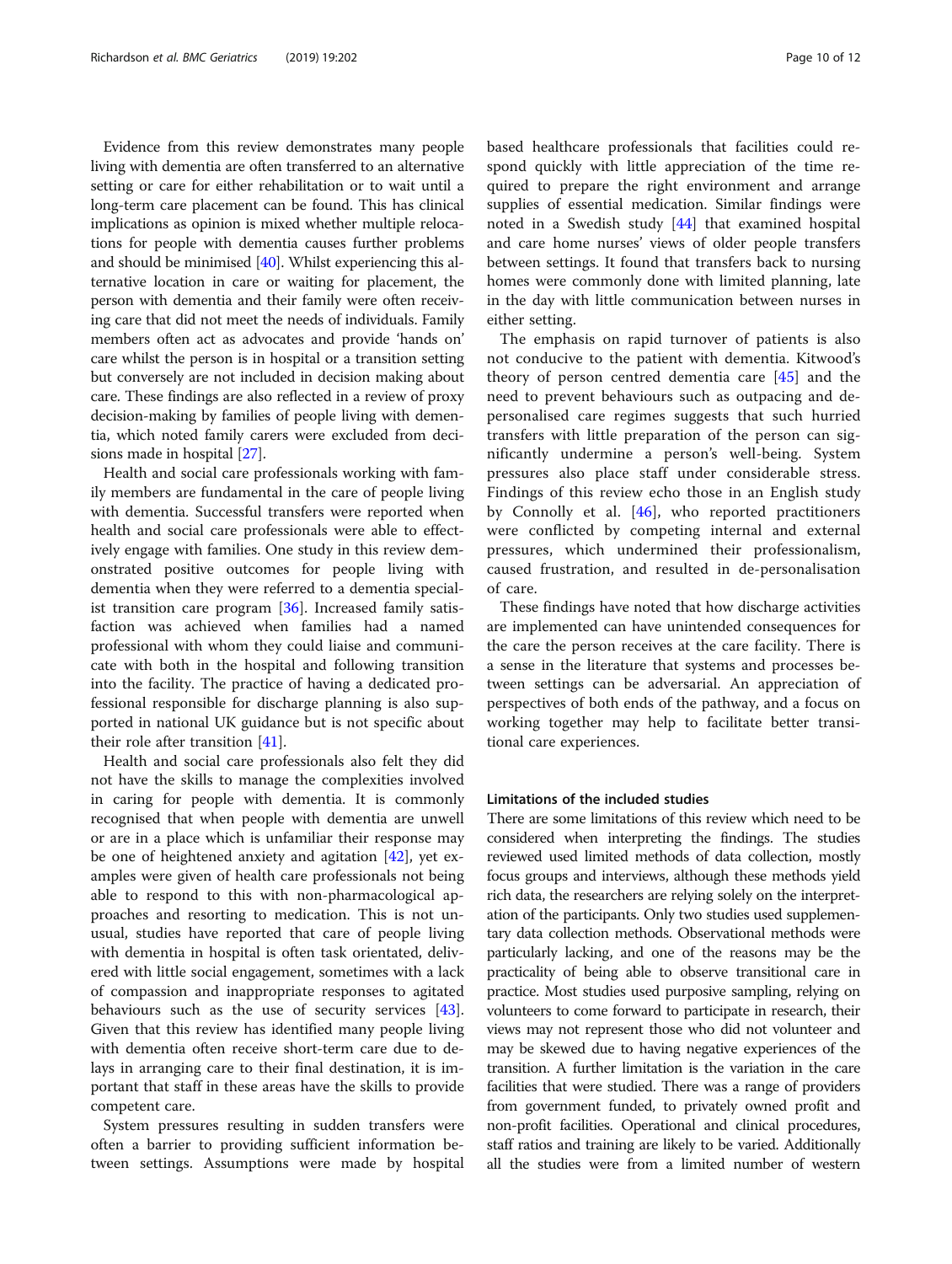<span id="page-10-0"></span>countries with different health care systems and findings may not be transferable to other healthcare contexts.

## Limitations of this review

Although a comprehensive search was undertaken from six databases and hand-searching only eight studies were found in this review. More studies from grey literature and non-peer reviewed journals may exist, but not necessarily of high quality. This does limit the conclusions that can be drawn.

## Conclusions

The findings point to this key transition for people living with dementia being an under-researched area fraught with clinical care concerns. Despite the policy focus on person-centred care few studies seek the perspective of people living with dementia and their families. Yet we found that diverse stakeholders share common concerns about care during this transition including the need for: adequate preparation for transfer; effective communication between settings and stakeholders, quality care whilst their long term care needs are arranged and family engagement throughout. We identified areas of best practice which can help to guide care. There is a compelling need for further research in order to improve the experiences of the transition from hospital to care facilities for people living with dementia, their families and health care professionals.

#### Abbreviations

9pt?>ALC: Alternative level of care; HCP: Health and social care practitioners; PLWD: People living with dementia; SNF: Skilled nursing facility; TC-CAMP: Transition care cognitive assessment and management pilot; UK: United Kingdom; US: United States of America

#### Acknowledgements

We thank the journal's peer-reviewers who made helpful suggestions to the original version of the paper.

#### Authors' contributions

AR, AB, MD, and KL took part in developing the review question. AR led on data screening; AR and KL quality appraised the papers and undertook the analysis. AR led on writing the paper; AR, AB, MD, and KL contributed to and commented on the final draft. All authors read and approved the final manuscript.

#### Funding

This work was funded by Alzheimer's Society (UK) Doctoral Training Centre in Dementia Care grant 224, with support from Skipton Building Society and Malcolm Joyce in memory of his wife Jean. The funding body did not have a role in the design of the study, collection, analysis and interpretation of data or writing of the manuscript.

## Availability of data and materials

N/A

Ethics approval and consent to participate N/A

#### Consent for publication N/A

#### Competing interests

The authors declare that they have no competing interests.

## Received: 10 September 2018 Accepted: 22 July 2019 Published online: 31 July 2019

#### References

- 1. Phelan EA, Borson S, Grothaus L, Balch S, Larson EB. Association between incident dementia and risk of hospitalization. JAMA. 2012;307(2):165–72.
- 2. Boaden A. Fix Dementia Care: Hospitals. Alzheimer's Society; London: 2016. 3. Prince M, Comas-Herrera A, Knapp M, Guerchet M, Karagiannidou M. World
- Alzheimer Report 2016. London: Alzheimer's Disease International (ADI); 2016.
- 4. Pellett C. Discharge planning: best practice in transitions of care. Br J Community Nurs. 2016;21(11):542–8.
- 5. Toles M, Colon-Emeric C, Naylor MD, Barroso J, Anderson RA. Transitional care in skilled nursing facilities: a multiple case study. BMC Health Serv Res. 2016;16:186.
- 6. King BJ, Gilmore-Bykovskyi AL, Roiland RA, Polnaszek BE, Bowers BJ, Kind AJ. The consequences of poor communication during transitions from hospital to skilled nursing facility: a qualitative study. J Am Geriatr Soc. 2013;61(7):1095–102.
- 7. Shah F, Burack O, Boockvar KS. Perceived barriers to communication between hospital and nursing home at time of patient transfer. J Am Med Dir Assoc. 2010;11(4):239–45.
- 8. Caruso LB, Thwin SS, Brandeis GH. Following up on clinical recommendations in transitions from hospital to nursing home. J Aging Res. 2014;2014:873043.
- 9. Prince M, Knapp M, Guerchet M, McCrone P, Prina M, Comas-Herrera A, Wittenberg R, Adelaja B, Hu B, King D, et al. Dementia UK Update. 2nd Edition Alzheimer's Society. London; 2014.
- 10. Smith P, Sherlaw-Johnson C, Ariti C, Bardsley M. QualityWatch Focus on: Hospital admission from care homes. London: The Health Foundation and The Nuffield Trust; 2015.
- 11. Coleman EA. Falling through the cracks: challenges and opportunities for improving transitional care for persons with continuous complex care needs. J Am Geriatr Soc. 2003;51(4):549–55.
- 12. Lamantia MA, Scheunemann LP, Viera AJ, Busby-Whitehead J, Hanson LC. Interventions to improve transitional care between nursing homes and hospitals: a systematic review. J Am Geriatr Soc. 2010;58(4):777–82.
- 13. Laugaland K, Aase K, Barach P. Interventions to improve patient safety in transitional care - a review of the evidence. 2012;41(1):2915–24.
- 14. Allen J, Hutchinson AM, Brown R, Livingston PM. Quality care outcomes following transitional care interventions for older people from hospital to home: a systematic review. BMC Health Serv Res. 2014;14(1):346.
- 15. Yoo JW, Jabeen S, Bajwa T Jr, Kim SJ, Leander D, Hasan L, Punke J, Soryal S, Khan A. Hospital readmission of skilled nursing facility residents: a systematic review. Res Gerontol Nurs. 2015;8(3, 1940–4921 (Print):148–56.
- 16. Naylor MD. A decade of transitional care research with vulnerable elders. J Cardiovasc Nurs. 2000;14(3):1–14.
- 17. Coleman EA, Boult C, American Geriatrics Society Health Care Systems Committee. Improving the quality of transitional care for persons with complex care needs. J Am Geriatr Soc. 2003;51(4):556–7.
- 18. Naylor MD, Aiken LH, Kurtzman ET, Olds DM, Hirschman KB. The importance of transitional care in achieving health reform. Health Aff. 2011;30(4):746–54.
- 19. Gray LC, Travers CM, Bartlett HP, Maria C, Cameron ID. Transition Care: Will it deliver? Med J Aust. 2008;188:251–3.
- 20. Holland DE, Harris MR. Discharge planning, transitional care, coordination of care, and continuity of care: clarifying concepts and terms from the hospital perspective. Home Heath Care Serv Q. 2007;26(4):3–19.
- 21. Naylor MD, Hirschman KB, Hanlon AL, Bowles KH, Bradway C, McCauley KM, Pauly MV. Comparison of evidence-based interventions on outcomes of hospitalized, cognitively impaired older adults. J Comparative Effectiv Res. 2014;3(3):245–57.
- 22. Kind AJ, Gilmore-Bykovskyi A, Kennelty K, Jensen L, Schmitz E, Hermann C, Mineau J. The coordinated-transitional care (CTRAC) program: supporting patients with Alzheimer's dementia (AD) and their caregivers during care transitions from the hospital to the community. Alzheimers Dementia. 2016; 12(7):P221–2.
- 23. Mockford C, Seers K, Murray M, Oyebode J, Clarke R, Staniszewska S, Suleman R, Boex S, Diment Y, Grant R, et al. The development of service user-led recommendations for health and social care services on leaving hospital with memory loss or dementia—the SHARED study. Health Expect. 2017;20(3):495–507.